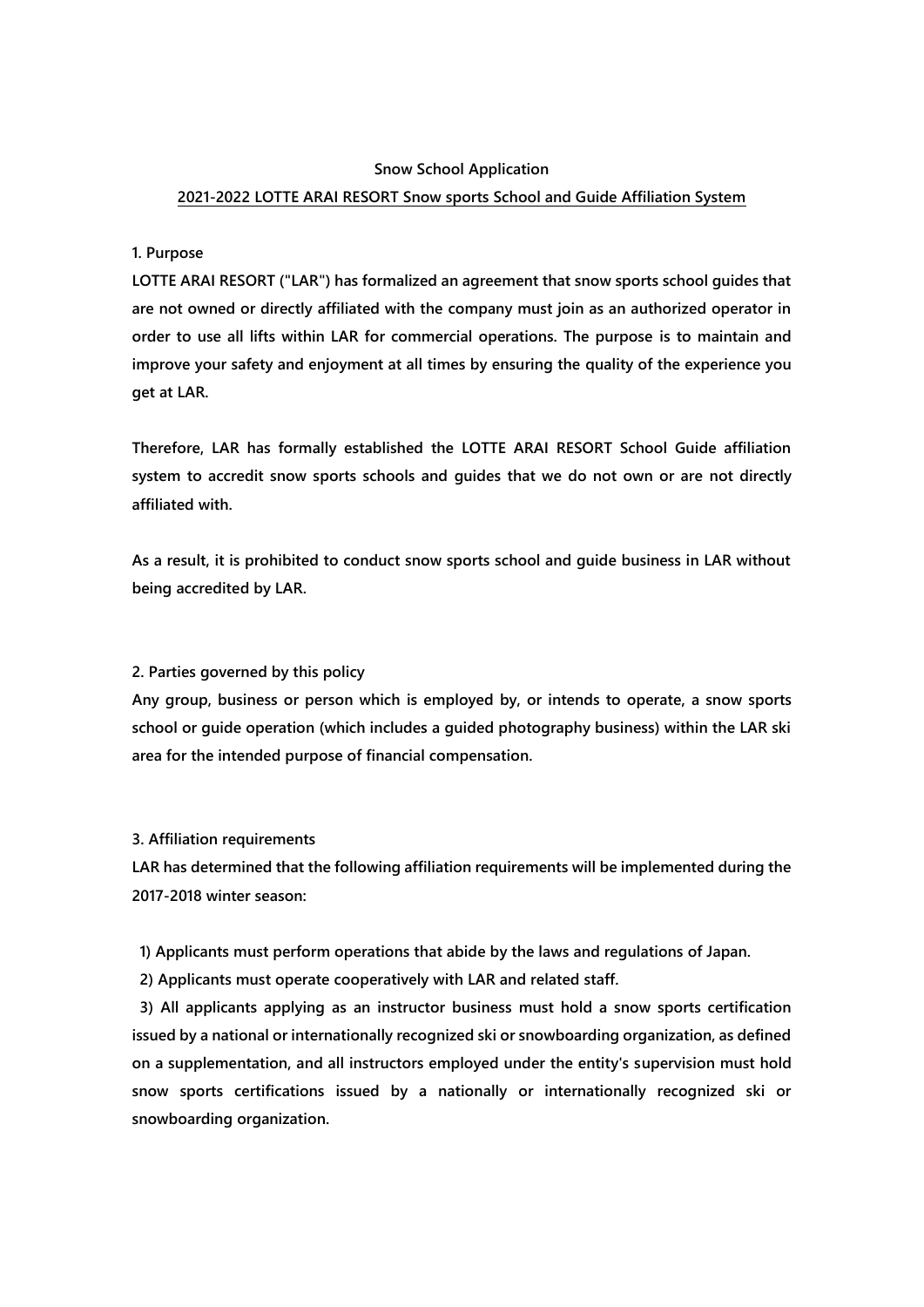**4) If you apply as a guide, all guides must have one of the following qualifications, or they must be under the control of a person who has them, or the LAR must issue a special permit with the consent of the Official School.**

**- Level 1 Avalanche Operations (Avalanche Operator Level 1 Qualification)**

**- Level 3 ISIA ski/snowboard guide certification (in addition to the ISIA avalanche and guiding module basic certification)**

**- If the LAR determines that it can provide a sufficient safety management system, experience, and experience to guide**

**5) Applicants must be enrolled in a valid third party liability insurance policy (minimum of ¥100 million per single accident).**

**6) All staff members, instructors and guides employed by applicants must be legally entitled to work in Japan. Foreign staff members are required to provide their residence card in accordance with certification, proving permission to engage in work at the time of lift pass pickup.** 

**7) Instructors and guides employed by the applicant must carry their LAR-issued "LOTTE ARAI RESORT Partnership License", in addition to wearing the applicant's official uniform, for snow sports schools and guides.**

**8) All uniformed instructors and guides must carry their LAR-issued "LOTTE ARAI RESORT Partnership License".**

**- All snow sports instructors and guides must carry their application for certified affiliate business, as well as their licenses issued at the time of registration. One license will be issued per guide or instructor.**

**- Each license incurs a ¥10,000 issuance fee.**

**- Licenses will become invalid at the end of the ski season.** 

**4. Application process**

**Applicants will be required to submit a "LOTTE ARAI RESORT Snow sports School and Guide Affiliation System" application, and required documents, to LAR no later than one week prior to the intended commencement of the applicant's snow sports school operations.** 

**※LAR does not allow LOTTE ARAI RESORT to be used as a waiting area for lessons or to be used in advertising, under any circumstances.**

**Required documents:**

**1) A completed LOTTE ARAI RESORT Snow Sports School and Guide Affiliation System application.**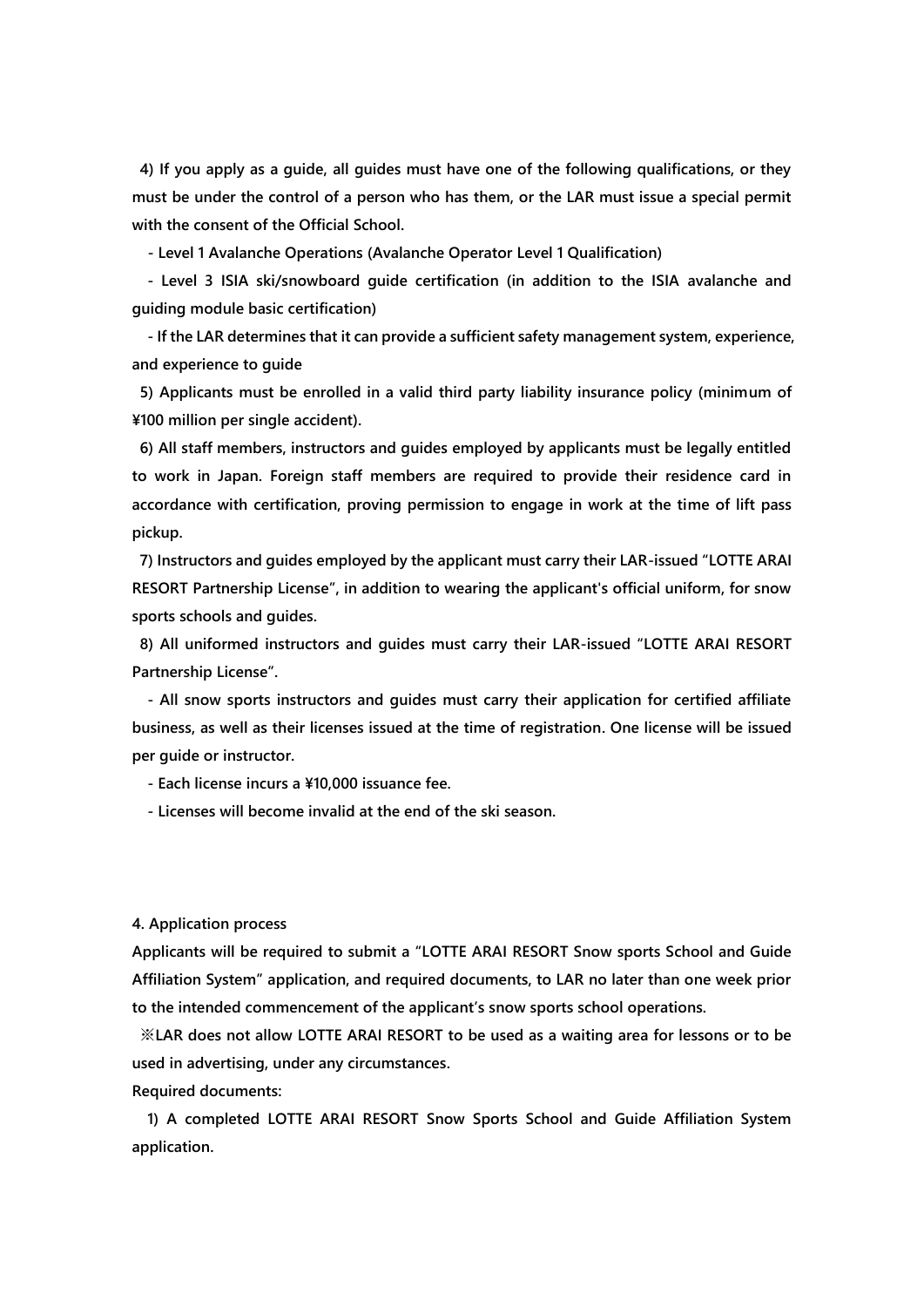**2) An outline of the group or company. A detailed description of operations, location, contacts for the summer and winter seasons, and contacts of Japanese speaking staff members.**

**3) A copy of the applicant's emergency management plan. This is required in the event of serious injury of a guest or staff member, or a major accident.**

**4) A copy of the applicant's staff training and development plan.**

**5) A photo of the applicant's snow sports school uniform.** 

**6) The number of instructors to be employed.**

**7) Details and qualifications/certifications of the representative director.**

**8) A complete list of employees and instructors who will be issued a LOTTE ARAI RESORT Partnership License. Submission of foreign employees' employment eligibility in Japan (such as a copy of a work visa) and a copy of the employed person's resident card.**

**9) Submission of proof of enrollment into a third party liability insurance policy (over ¥100 million per accident), such as a copy of the insurance card).**

**Acceptance of the applicant will be at LAR's sole discretion. It is only after LAR has recognized the affiliation that the applicant may purchase licenses for all instructors and employees, as listed in the applicant's application.** 

**5. Prohibited Actions**

**Individuals, groups or companies may not conduct commercial guided snow sports school business and similar activities on LAR premises in any form without first obtaining the necessary affiliation approval as indicated.**

**The following is prohibited, regardless of approval or denial:**

**-Soliciting and/or advertising for business in any form within the Lotte Arai Resort. No company or individual may advertise (''brochure'', ''website'' etc.) that they are conducting guided snow sports school business in the LAR where they are active without the permission of the official snow sports school or LAR.**

**-Conducting lessons without wearing the designated uniform specified at the time of application.**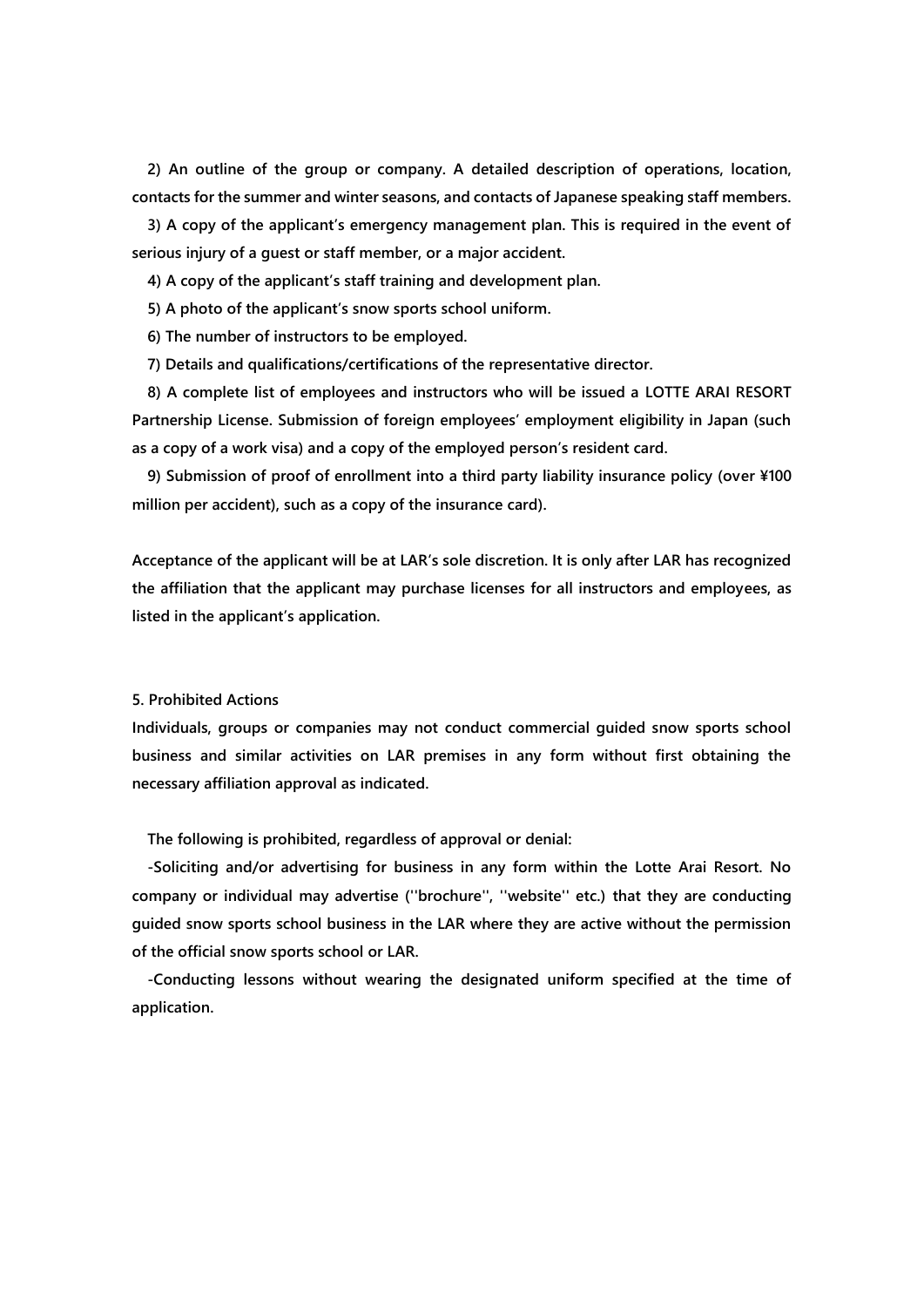## **6. Exclusions**

**Affiliation is not required under the following conditions Membership is not required under the following conditions.**

**- The same activities as a guide/instructor in the LAR that do not involve exchange of money. If the LAR and the official LAR snow sports school permit the use**

**- When a school teacher or a companion teaches a student temporarily or for a short period of time** 

**- If you are accompanying a group that has come to ski or snowboard for a short period of time or for a short period of time, and you are not living and working as a guide/instructor in a neighboring area as your main business.**

**- LAR accredited snow sports school** 

**New customers through activities such as guest riders at manufacturers' or retailers' testride events**

**New customers from guest riders and other visitors**

**(Submission of an application form is required, in case of multiple events, consultation with the person in charge and the official snow sports school will be required.**

**- In the event that an unexpected client wishes to have the same activities as a guide/instructor within the LAR, the client will be referred to an official LAR snow sports school, and the service will be performed by the official LAR snow sports school, subject to arrangements for sales commissions between the schools.**

**- The applicability of the above is entirely at the discretion of LAR.**

**Please note that if LAR decides that the service is not available within the above listed frames, it will not be available.**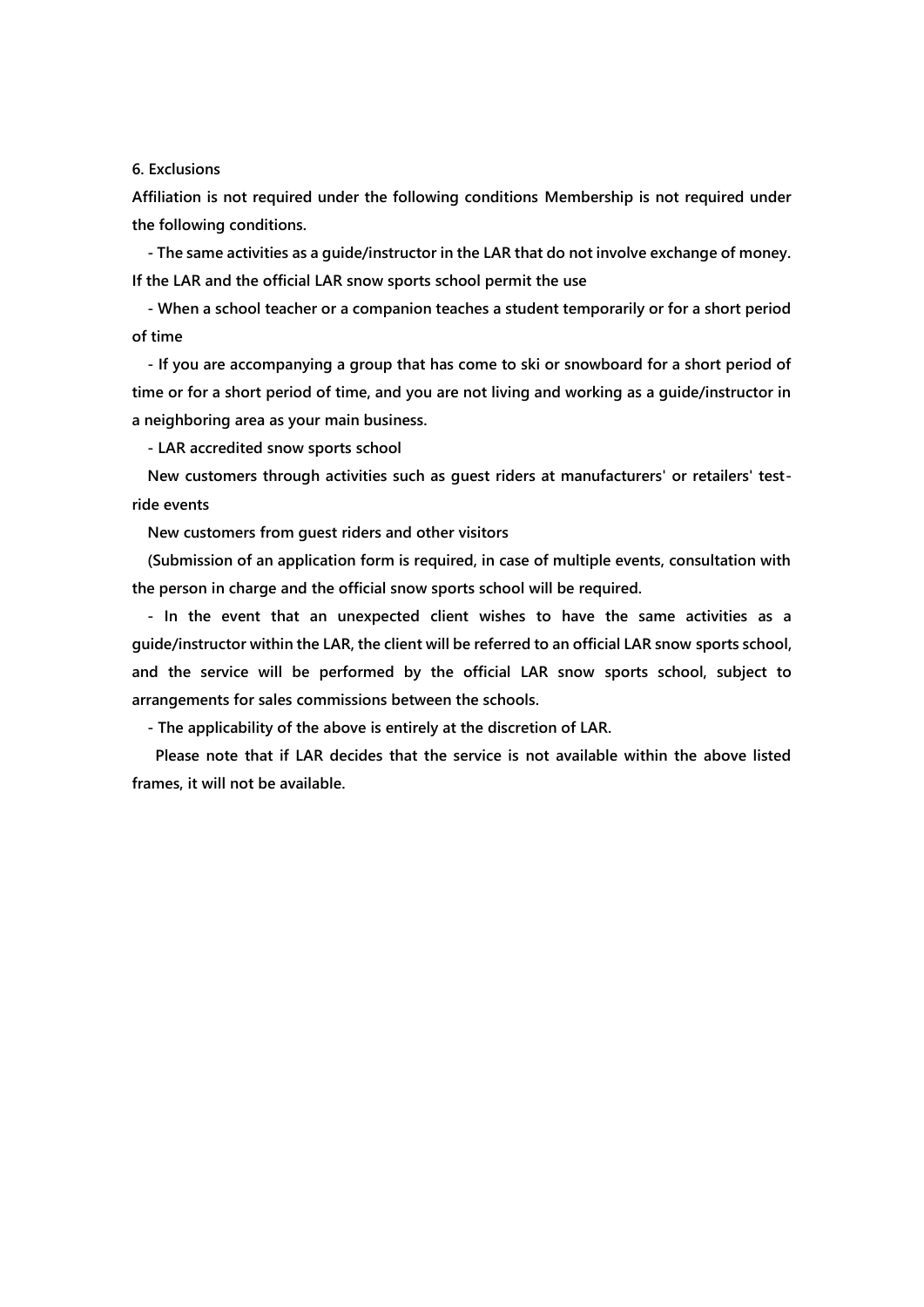## **7. Enforcement Procedures for Policing**

**LAR respects and protects recognized snow sports schools and guide businesses who purchase licenses for the purpose of conducting school operations. Therefore, a licensing manager will confirm whether the correct licenses have been obtained. The licensing manager will confirm the following points:**

- **a) If a license is carried by the staff on-site**
- **b) If there is a name and color photo on the license**
- **c) The license number**

**If the licensing manager believes that an incorrect license is being used, he will hand the party in question a "Consultation Request Document", along with a document regarding the LOTTE ARAI RESORT Snows ports and Guide School Affiliation System. There will be no further confrontation with the party in question at that time. The party with the license in question must arrange a meeting with the LAR representative within 48 hours in order to prove that the correct license is being used.** 

**※ If the meeting is not conducted within 48 hours, the person in question and the associated business will automatically be barred from conducting operations within the resort and will be prohibited from using LAR facilities.**

■ **If the first advice is taken, the following consequences are possible.** 

**If the person in question responds within 48 hours and conducts a meeting, the following outcomes are possible:**

**1) If LAR has confirmed that the party has not been conducting lessons or guidance for financial gain, then nothing occurs.**

**2) If LAR has confirmed that the party has been conducting lessons or guidance for financial gain, then they will be offered to apply as a certified business within the LAR system.** 

➢ **If the party is unable to fulfill the affiliation requirements, or if they are unable to be affiliated as a LOTTE ARAI RESORT Snows ports school or guide, then they will be issued a warning to cease further schooling or guidance. (First warning) Furthermore, the party in question will be required to sign an agreement stating that they will no longer continue their snow sports or guidance operations within the resort. However, if the party in question is found to have continued their snow sports or guidance operations within the resort (if LAR has confirmed**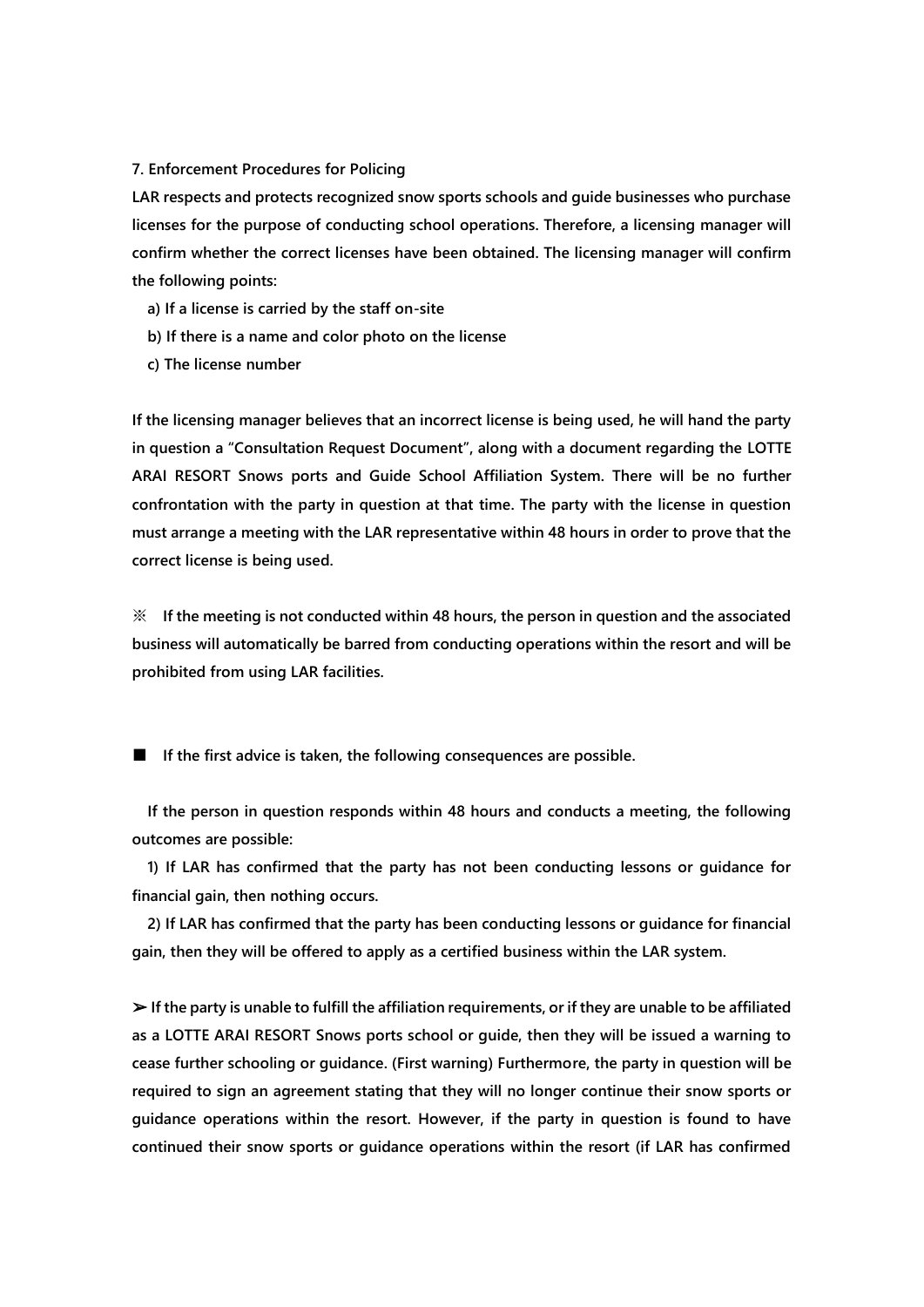**that they have been conducting lessons for financial gain), then the party in question will have their lift pass revoked without refund and will be prohibited from entering LAR's premises now and in the future.**

■ **If a party is reported a second time, then the following outcomes are possible.** 

**If the person in question responds within 48 hours and conducts a meeting, the following outcomes are possible:** 

**1) If LAR has confirmed that the party in question has conducted lessons for financial gain within the resort, then their lift pass will be revoked immediately without refund. Affiliated snow sports schools and guide businesses should note that if any of their staff members do not possess the correct license, LAR reserves the right to cancel all licenses without refund.**

**2) Affiliated snow sports school and guide businesses may specify and report individuals that may be performing illegitimate operations to LAR directly.** 

# **8. General rules**

**1) If LAR believes that an entity is teaching or conducting guidance for financial reward within the resort, or is performing actions contrary to the terms of the LOTTE ARAI RESORT Snow Sports School and Guide Affiliation System, then LAR reserves the right to cancel or suspend the party's license immediately, without refund.**

**2) If a person's license has been suspended by LAR, then that person will be unable to purchase a license the following year.**

**3) LAR reserves the right to modify or amend the terms of the "LOTTE ARAI RESORT Snow sports School and Guide Affiliation System" at any time.**

**4) Snow sports schools and guide businesses recognized under the LOTTE ARAI RESORT affiliation system are not entitled to priority lift use or vehicles in any situation.** 

**5) LAR may publish information on the official homepage or within the facility stating that only recognized instructors and guides, registered through the LOTTE ARAI RESORT Snows ports School and Guide Affiliation System, are to operate within LAR facilities.**